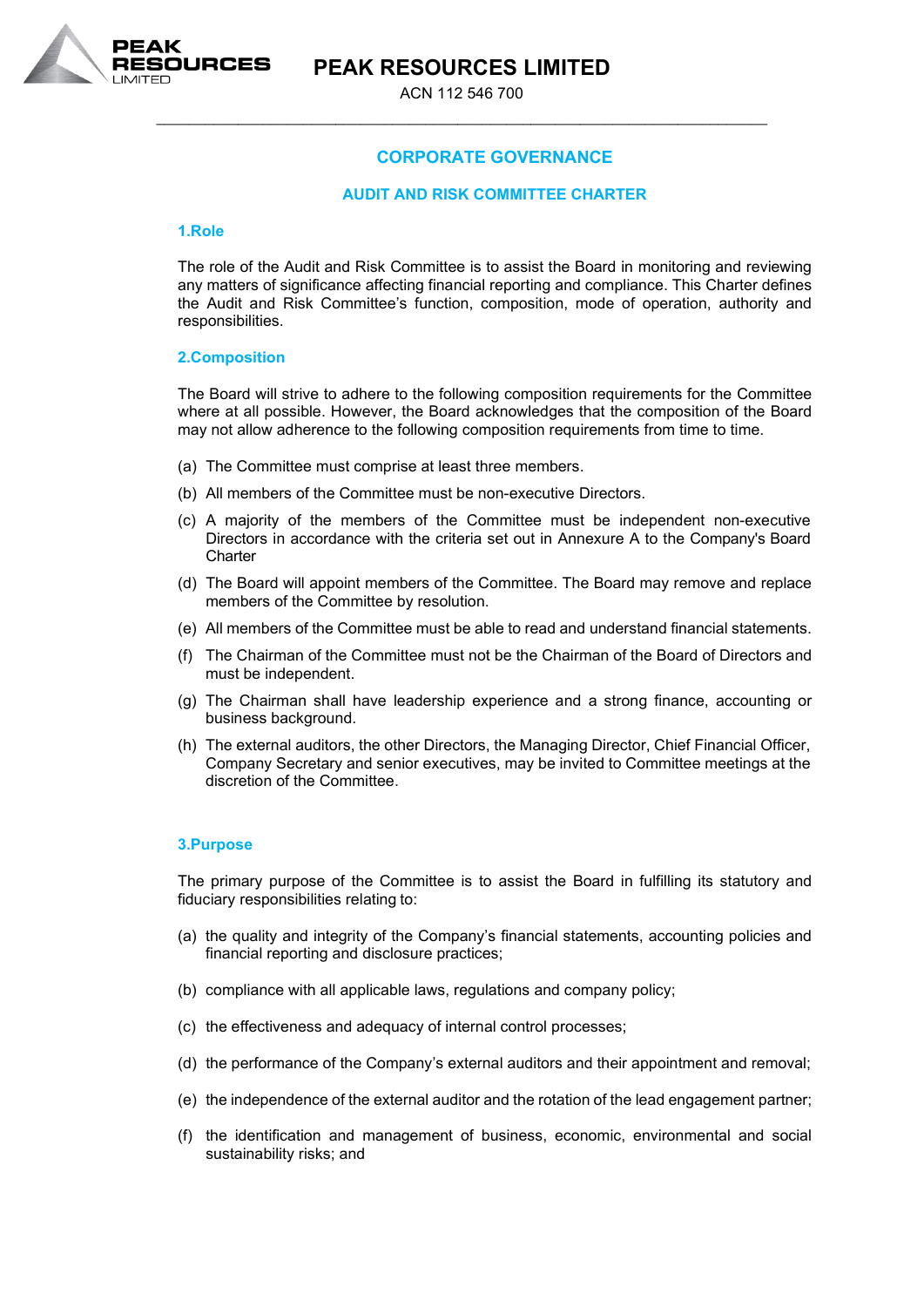



ACN 112 546 700 \_\_\_\_\_\_\_\_\_\_\_\_\_\_\_\_\_\_\_\_\_\_\_\_\_\_\_\_\_\_\_\_\_\_\_\_\_\_\_\_\_\_\_\_\_\_\_\_\_\_\_\_\_\_\_\_\_\_\_\_\_\_\_\_\_\_\_\_\_\_\_\_\_\_\_

(g) the review of the Company's risk management framework at least annually to satisfy itself that it continues to be sound and to determine whether there have been any changes in the material business risks the Company faces and to ensure that they remain within the risk appetite set by the Board.

A secondary function of the Committee is to perform such special reviews or investigations as the Board may consider necessary.

## **4.Duties and Responsibilities of the Committee**

## **Review of Financial Reports**

- (a) Review the appropriateness of the accounting principles adopted by management in the financial reports and the integrity of the Company's financial reporting.
- (b) Oversee the financial reports and the results of the external audits of those reports.
- (c) Assess whether external reporting is adequate for shareholder needs.
- (d) Assess management processes supporting external reporting.
- (e) Establish procedures for treatment of accounting complaints.
- (f) Review the impact of any proposed changes in accounting policies on the financial statements.
- (g) Review the quarterly, half yearly and annual results.
- (h) Ensure that, before the Board approves the Company's financial statements for a financial period, the Chief Executive Officer and Chief Financial Officer (or, if none, the person(s) fulfilling those functions) have declared that, in their opinion, the financial records of the Company have been properly maintained and that the financial statements comply with the appropriate accounting standards and give true and fair view of the financial position and performance of the Company and that the opinion has been formed on the basis of a sound system of risk management and internal control which is operating effectively.

#### **Relationship with External Auditors**

- (a) Recommend to the Board procedures for the selection and appointment of external auditors and for the rotation of external auditor partners.
- (b) Review performance, succession plans and rotation of lead engagement partner.
- (c) Approve the external audit plan and fees proposed for audit work to be performed.
- (d) Discuss any necessary recommendations to the Board for the approval of quarterly, half yearly or Annual Reports.
- (e) Review the adequacy of accounting and financial controls together with the implementation of any recommendations of the external auditor in relation thereto.
- (f) Meet with the external auditors in each financial year and at any other time the Committee considers appropriate.
- (g) Provide pre-approval of audit and non-audit services that are to be undertaken by the external auditor.
- (h) Ensure adequate disclosure as may be required by law of the Committee's approval of all non-audit services provided by the external auditor.
- (i) Ensure that the external auditor prepares and delivers an annual statement as to their independence which includes details of all relationships with the Company.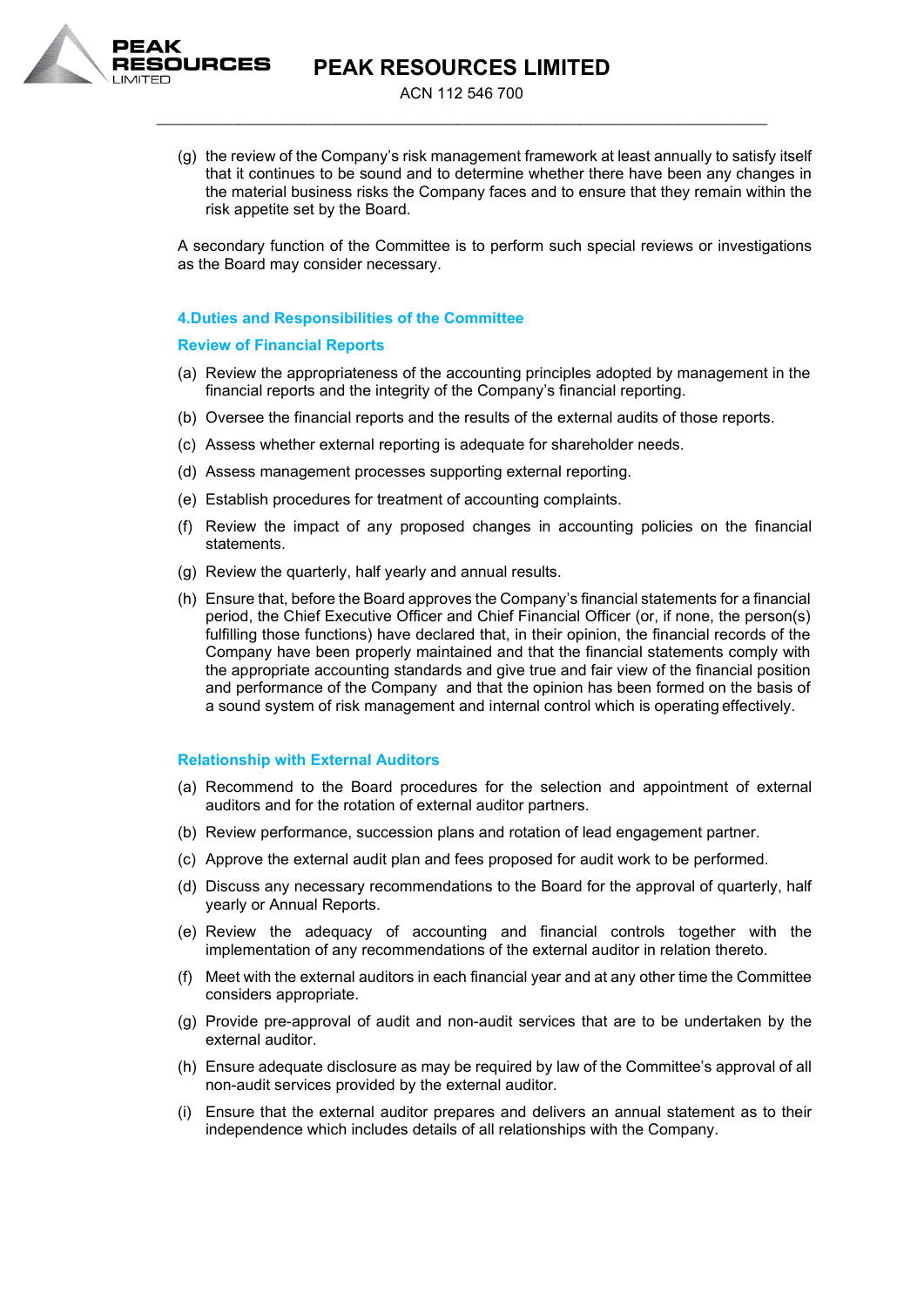

**PEAK RESOURCES LIMITED**

ACN 112 546 700 \_\_\_\_\_\_\_\_\_\_\_\_\_\_\_\_\_\_\_\_\_\_\_\_\_\_\_\_\_\_\_\_\_\_\_\_\_\_\_\_\_\_\_\_\_\_\_\_\_\_\_\_\_\_\_\_\_\_\_\_\_\_\_\_\_\_\_\_\_\_\_\_\_\_\_

- (j) Receive from the external auditor their report on, among other things, critical accounting policies and alternative accounting treatment, prior to the filing of their audit report in compliance with the Corporations Act.
- (k) Ensure that the external auditor attends the Company's Annual General Meeting and is available to answer questions from security holders relevant to the audit.

#### **Internal Audit Function**

- (a) Monitor the need for a formal internal audit function and its scope.
- (b) Assess the performance and objectivity of any internal audit procedures that may be in place.
- (c) Review risk management and internal compliance procedures.
- (d) Monitor the quality of the accounting function.
- (e) Review the internal controls of the Company via consideration of any comments from the Company's internal and/or external auditors and/or commissioning an independent report on the Company's internal controls.

#### **Risk Management**

- (a) Oversee the Company's risk management systems, practices and procedures to ensure effective risk identification and management and compliance with internal guidelines and external requirements.
- (b) Assist in identifying and managing potential or apparent business, economic, environmental and social sustainability risks (if appropriate).
- (c) Review the Company's risk management framework at least annually to satisfy itself that it continues to be sound.
- (d) Review reports by management on the efficiency and effectiveness of the Company's risk management framework and associated internal compliance and control procedures.

#### **Other**

- (a) The Committee will oversee the Company's environmental risk management and occupational health and safety processes.
- (b) The Committee will oversee procedures for whistle-blower protection.
- (c) As contemplated by the ASX Corporate Governance Council's *Corporate Governance Principles and Recommendations*, and to the extent that such deviation or waiver does not result in any breach of the law, the Committee may approve any deviation or waiver from the "*Corporate code of conduct*". Any such waiver or deviation will be promptly disclosed where required by applicable law.
- (d) Monitor related party transactions.

#### **5.Meetings**

- (a) The Committee will meet at least twice in each financial year and additionally as circumstances may require for it to undertake its role effectively.
- (b) Meetings are called by the Secretary as directed by the Board or at the request of the Chairman of the Committee.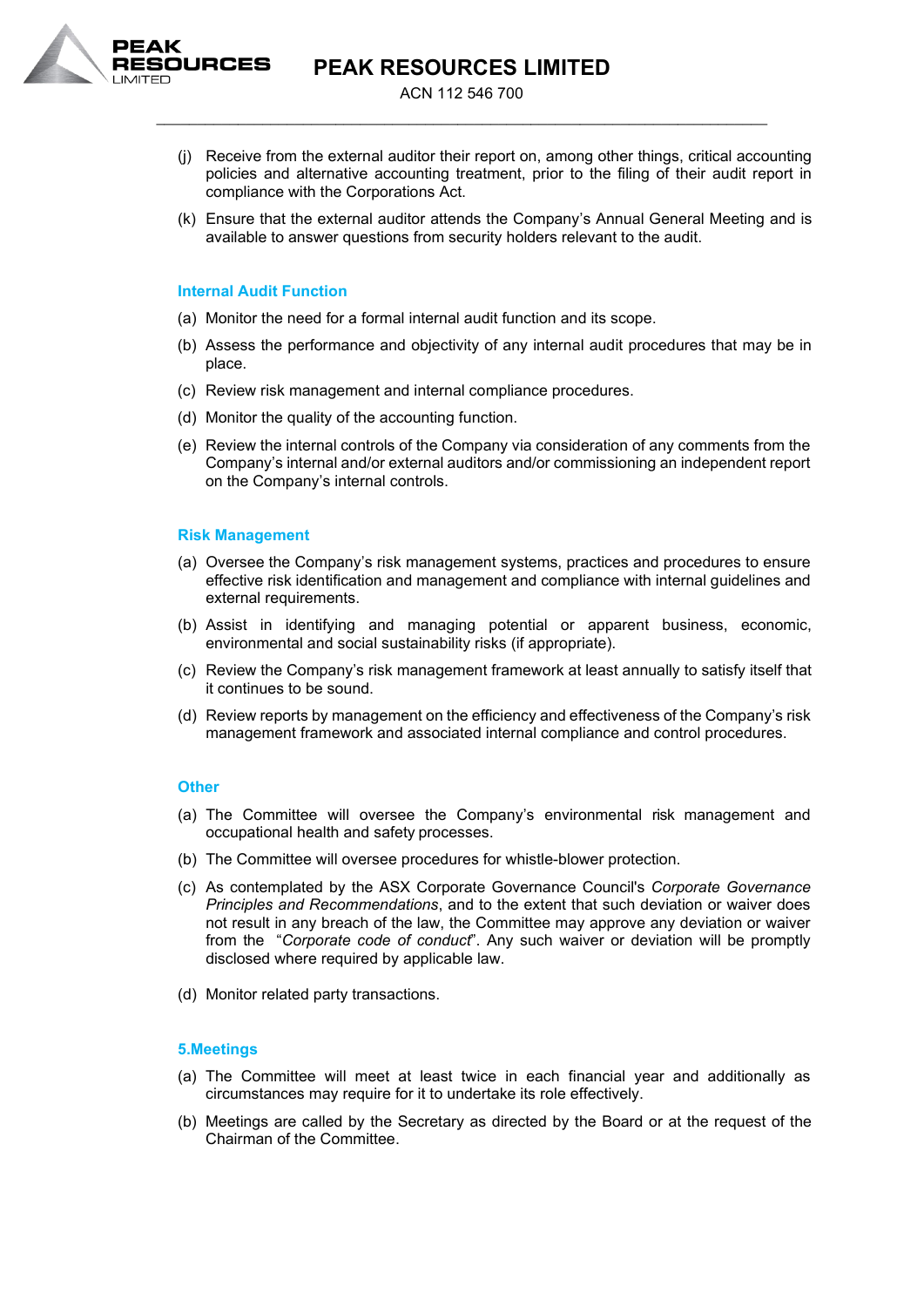

**PEAK RESOURCES LIMITED**

ACN 112 546 700 \_\_\_\_\_\_\_\_\_\_\_\_\_\_\_\_\_\_\_\_\_\_\_\_\_\_\_\_\_\_\_\_\_\_\_\_\_\_\_\_\_\_\_\_\_\_\_\_\_\_\_\_\_\_\_\_\_\_\_\_\_\_\_\_\_\_\_\_\_\_\_\_\_\_\_

- (c) Where deemed appropriate by the Chairman of the Committee, meetings and subsequent approvals and recommendations can be implemented by a circular written resolution or conference call.
- (d) A quorum shall consist of two members of the Committee. In the absence of the Chairman of the Committee or their nominees, the members shall elect one of their members as Chairman of that meeting.
- (e) Decisions will be based on a majority of votes with the Chairman having a casting vote.
- (f) The Committee Chairman, through the Secretary, will prepare a report of the actions of the Committee to be included in the Board papers for the next Board meeting.
- (g) Minutes of each meeting are included in the papers for the next full Board meeting after each Committee meeting.

## **6.Secretary**

- (a) The Company Secretary or their nominee shall be the Secretary of the Committee and shall attend meetings of the Committee as required.
- (b) The Secretary will be responsible for keeping the minutes of meetings of the Committee and circulating them to Committee members and to the other members of the Board.
- (c) The Secretary shall distribute supporting papers for each meeting of the Committee as far in advance as possible.

#### **7.Reliance on information or professional or expert advice**

Each member of the Committee is entitled to rely on information, or professional or expert advice, to the extent permitted by law, given or prepared by:

- (a) an employee of the Group whom the member believes on reasonable grounds to be reliable and competent in relation to the matters concerned;
- (b) a professional adviser or expert in relation to matters that the member believes on reasonable grounds to be within the person's professional or expert competence; or
- (c) another Director or officer of the Group in relation to matters within the Director's or officer's authority.

## **8.Access to Advice**

- (a) Members of the Committee have rights of access to management and to the books and records of the Company to enable them to discharge their duties as Committee members, except where the Board determines that such access would be adverse to the Company's interests.
- (b) Members of the Committee may meet with the auditors, both internal and external, without management being present.
- (c) Members of the Committee may consult independent legal counsel or other advisers they consider necessary to assist them in carrying out their duties and responsibilities, subject to prior consultation with the Chairman. Any costs incurred as a result of the Committee consulting an independent expert will be borne by the Company.

#### **9.Review of the Charter**

(a) The Board will conduct an annual review of the membership to ensure that the Committee has carried out its functions in an effective manner, and will update the Charter as required or as a result of new laws or regulations.